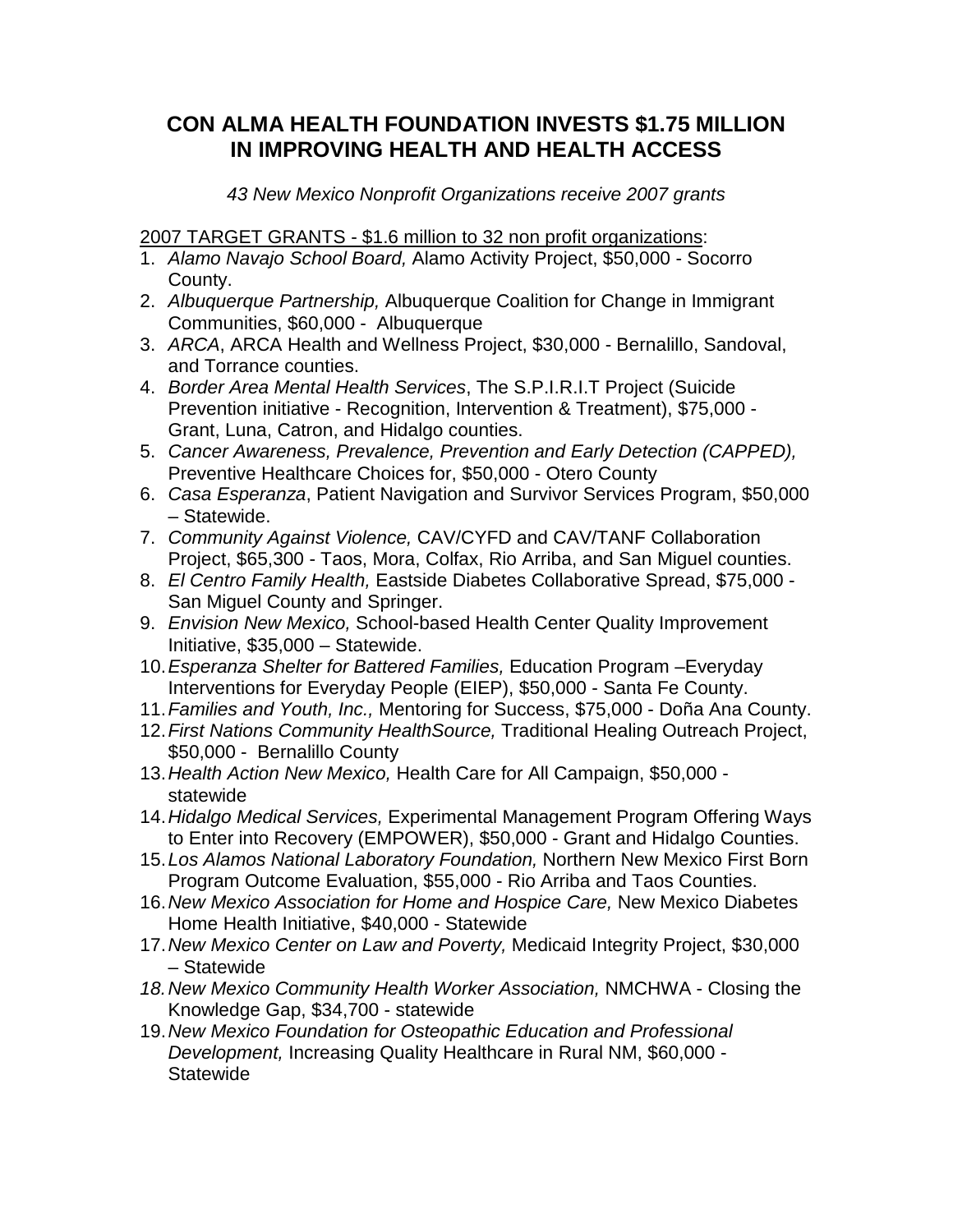- 20.*New Mexico Health Care Takes on Diabetes,* Diabetes Interventions at the Sandoval County Public Health Clinic/Health Commons, \$40,000 - Sandoval County.
- 21.*New Mexico Primary Care Association,* Integrated Medicaid Enrollment Program (IMEP), \$50,000 - Statewide
- 22.*New Mexico Suicide Intervention Project,* Behavioral Health Training for New Mexico Physicians and Counseling Interns, \$25,000 - Statewide
- 23.*New Mexico Voices for Children,* Improving Access to Care, \$50,000 **Statewide**
- 24.*Pecos Valley Medical Center,* Diabetes Education and Prevention, \$40,000 San Miguel and Santa Fe Counties.
- 25.*Planned Parenthood of New Mexico*, Adolescent Pregnancy Prevention, \$30,000 - Bernalillo, Sandoval and Valencia Counties.
- 26.*Protection and Advocacy System, for the Disability Coalition,* Health Care Access Project, \$45,000 - Statewide.
- 27.*REACH 2000,* Jumpstart to Healthy Lifestyles, \$75,000 Chaves County
- 28.*Sangre De Cristo Community Health Partnership,* Provision of Behavioral Health Services to elderly New Mexicans, \$60,000 - Dona Ana, Bernalillo, Rio Arriba, and San Miguel counties.
- 29.*Santa Fe Clubhouse*, \$50,000 Santa Fe County.
- 30.*University of New Mexico Center for Health Promotion and Disease Prevention,* Research Informing Policy: Pueblo Communities Investigate Alcohol Industry Practices, \$50,000 - Eight Northern Pueblos.
- 31.*Wellness Coalition,* Non-Profit Resource Center of Southwest New Mexico, \$55,000 - Silver City, Deming, and Lordsburg counties.
- 32.*Youth Shelters and Family Services,* Pregnancy Prevention and Intervention Project for Homeless and At-risk Youth, \$45,000 - Santa Fe County.

## 2007 SMALL GRANTS - \$150,000 to 11 nonprofit organizations:

- 33.*ACORN Institute,* Chihuahua Agua Project, \$14,000 to Dona Ana County.
- 34.*American Cancer Society, Great West Division,* Cancer Resource Center, \$12,446 - Chaves County.
- 35.*Angel Flight West*, Increased Access to Quality Health Care through Free Air Transportation, \$14,000 - Colfax, Dona Ana, Eddy, Grant, Hidalgo, Luna, Otero, Rio Arriba, San Juan, and Taos Counties.
- 36.*El Centro de Igualidad y Derechos*, Capacity Building Project, \$15,000 Bernalillo, Sandoval and Valencia Counties.
- 37.*Kalpulli Izkalli,* Promotoras Tradicionales, \$15,000 Bernalillo County.
- 38.*National Museum of Nuclear Science & History*, Understanding the Health Risks and Environmental Impact of Uranium and Radiation- A Native American Educational Outreach Program, \$7,600 - Navajo Nation.
- 39.*New Mexico Association of Grantmakers*, Planning Grant for a New Mexico Grantmakers - Grantseeker Web Portal Resource Center, \$14,000 - **Statewide**